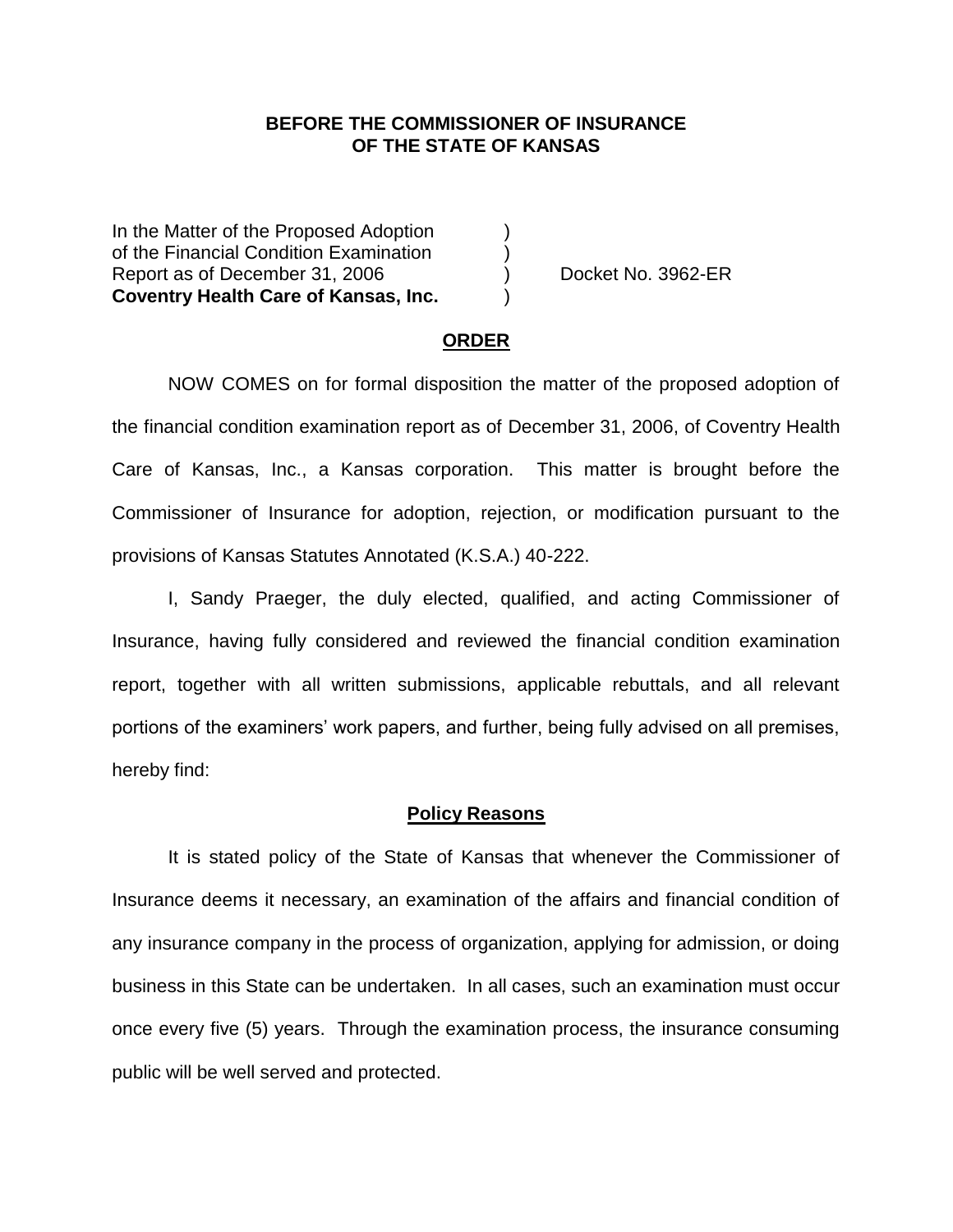### **Findings of Fact**

1. The Commissioner of Insurance has jurisdiction over this matter pursuant to K.S.A. 40-222.

2. An examination of Coventry Health Care of Kansas, Inc. was undertaken by the Kansas Insurance Department and was completed on January 20, 2009.

3. The examiner-in-charge tendered and filed with the Kansas Insurance Department a verified written report of the examination within thirty (30) days following completion of the examination, to wit; January 20, 2009.

4. Following receipt of the verified report, the Kansas Insurance Department transmitted the report to Coventry Health Care of Kansas, Inc. on January 28, 2009, with a duly executed notice advising the company of its opportunity to prepare and submit to the Kansas Insurance Department a written submission or rebuttal with respect to any and all matters contained in the report. Coventry Health Care of Kansas, Inc. was further advised that any written submission or rebuttal needed to be filed with the Kansas Insurance Department no later than thirty (30) days after receipt of the verified report.

5. Coventry Health Care of Kansas, Inc. filed a written acceptance of the verified report on February 17, 2009.

6. Based upon the written submission tendered by Coventry Health Care of Kansas, Inc., the company took no exceptions to matters contained in the verified report.

7. Within thirty (30) days of the end of the time period allowed for written submission or rebuttal, the Commissioner of Insurance fully reviewed the report,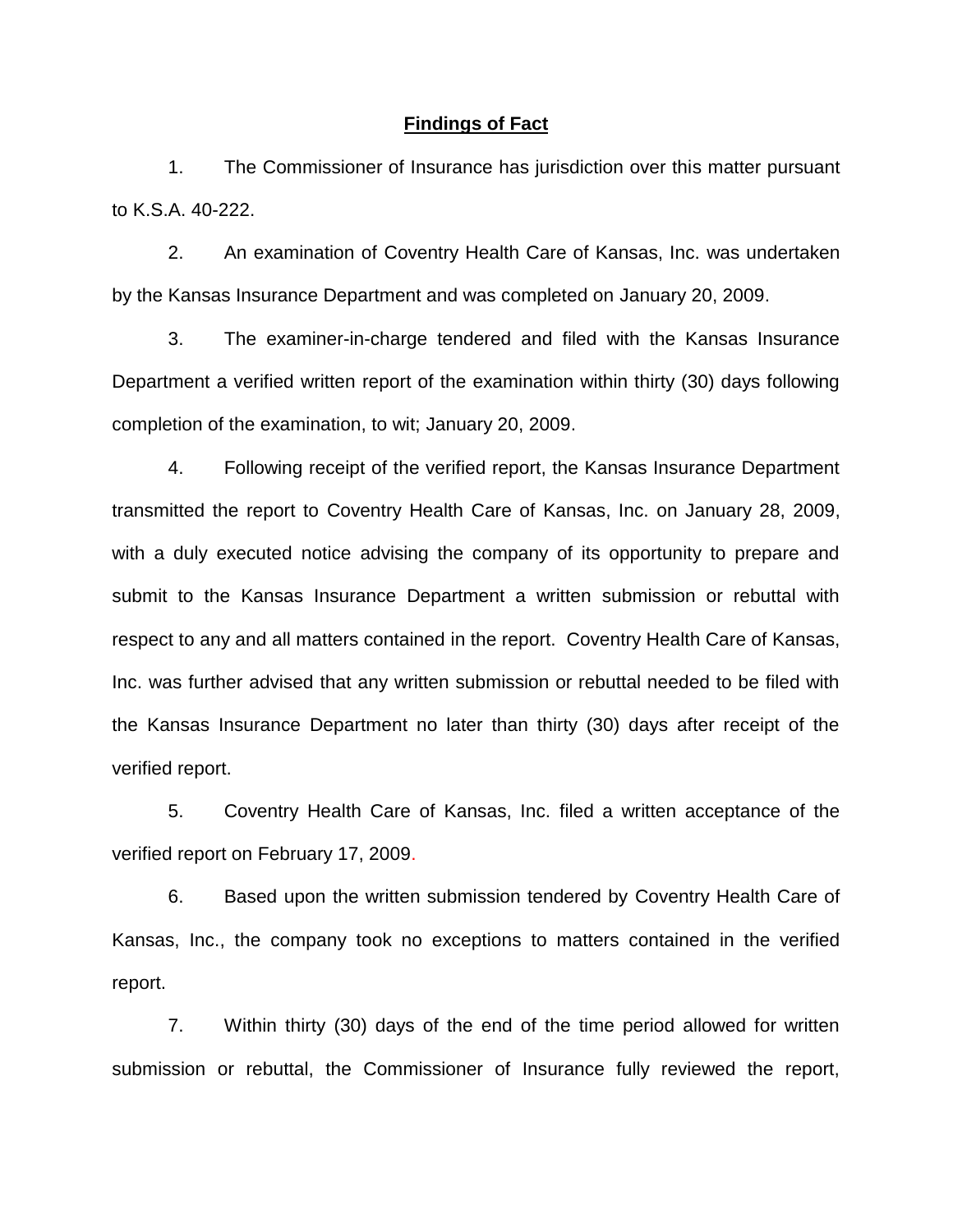together with all written submissions and rebuttals provided by Coventry Health Care of

Kansas, Inc.. The Commissioner of Insurance further reviewed all relevant workpapers.

8. No other written submissions or rebuttals were submitted by Coventry Health Care of Kansas, Inc..

# **Conclusion of Law**

9. K.S.A. 40-222(k)(2) provides:

"Within 30 days of the end of the period allowed for the receipt of written submissions or rebuttals, the commissioner shall fully consider and review the report, together with any written submissions or rebuttals and any relevant portions of the examiners workpapers and enter an order:

- (A) Adopting the examination report as filed or with modification or corrections. If the examination report reveals that the company is operating in violation of any law, regulation or prior order of the commissioner, the commissioner may order the company to take any action the commissioner considers necessary and appropriate to cure such violations; or
- (B) rejecting the examination report with directions to the examiners to reopen the examination for purposes of obtaining additional data, documentation or information, and refiling pursuant to subsection (k); or
- (C)call and conduct a fact-finding hearing in accordance with K.S.A. 40- 281 and amendments thereto for purposes of obtaining additional documentation, data, information and testimony."
- 10. Based upon the Finding of Fact enumerated in paragraphs #1 through #8

above, the financial condition examination report as of December 31, 2006, of Coventry

Health Care of Kansas, Inc. should be adopted.

## **IT IS THEREFORE, BY THE COMMISSIONER OF INSURANCE, ORDERED THAT:**

1. The financial condition examination report as of December 31, 2006, of

Coventry Health Care of Kansas, Inc., hereby is adopted.